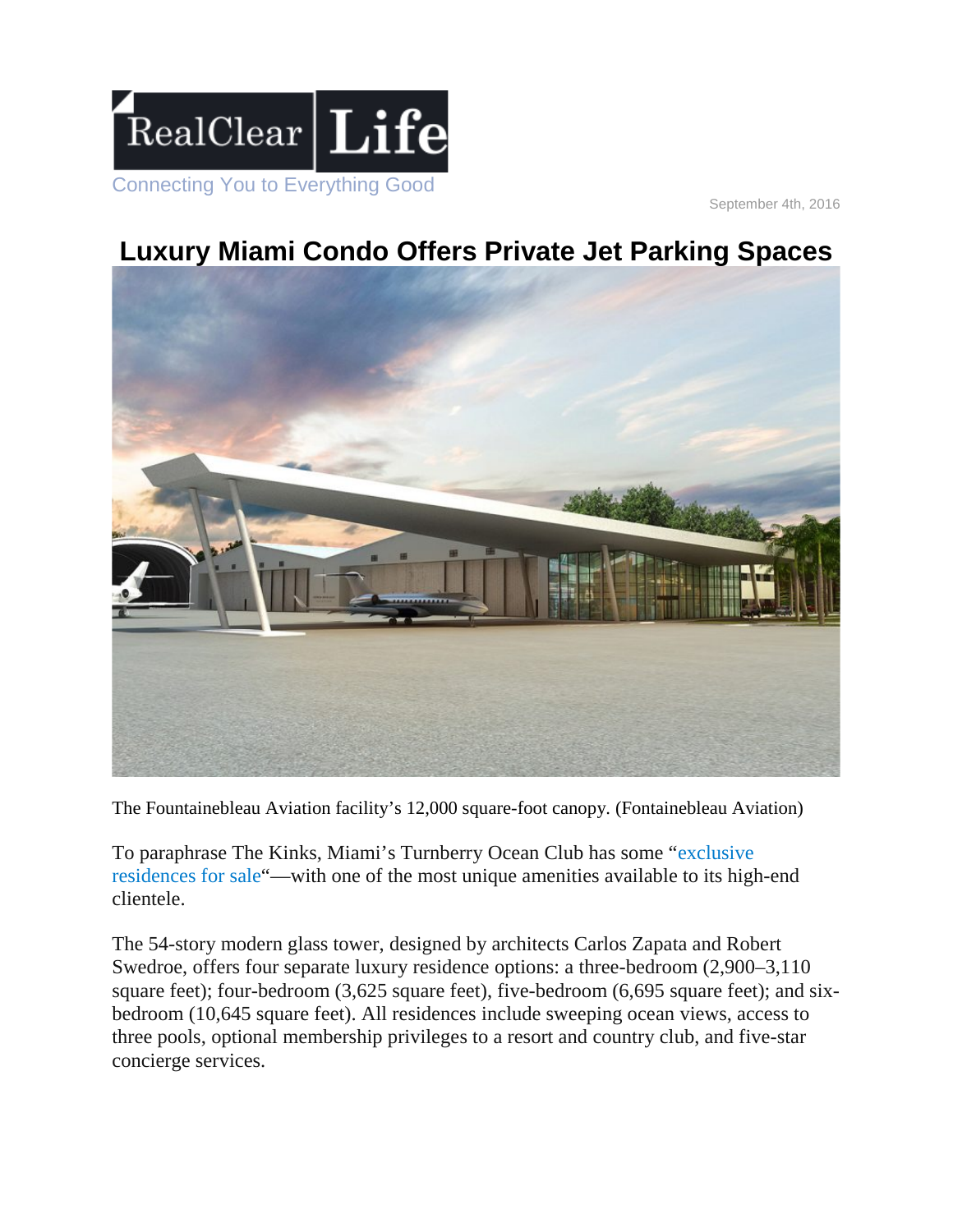But the coolest perk of all? Through a partnership, Turnberry is offering access to the Fontainbleau Aviation facility, where residents can park their [private jets.](http://www.realclearlife.com/2016/08/31/dassaults-falcon-8x-business-jet-is-58-million-worth-of-in-air-luxury/) According to Michael Light of*[Miami Luxury Homes](http://www.miamiluxuryhomes.com/blog/the-mother-of-all-amenities-private-jet-parking-for-turnberry-ocean-club-buyers/)*, the facility is currently undergoing a facelift that

will make it the "largest private aviation facility in the state of Florida," with a 12,000square-foot canopy (see the concept art above).

The residences run anywhere from \$4 million to \$35 million. Take a short visual tour of some of the other amenities below.



Turnberry's Sky Club (Turnberry Ocean Club Residences)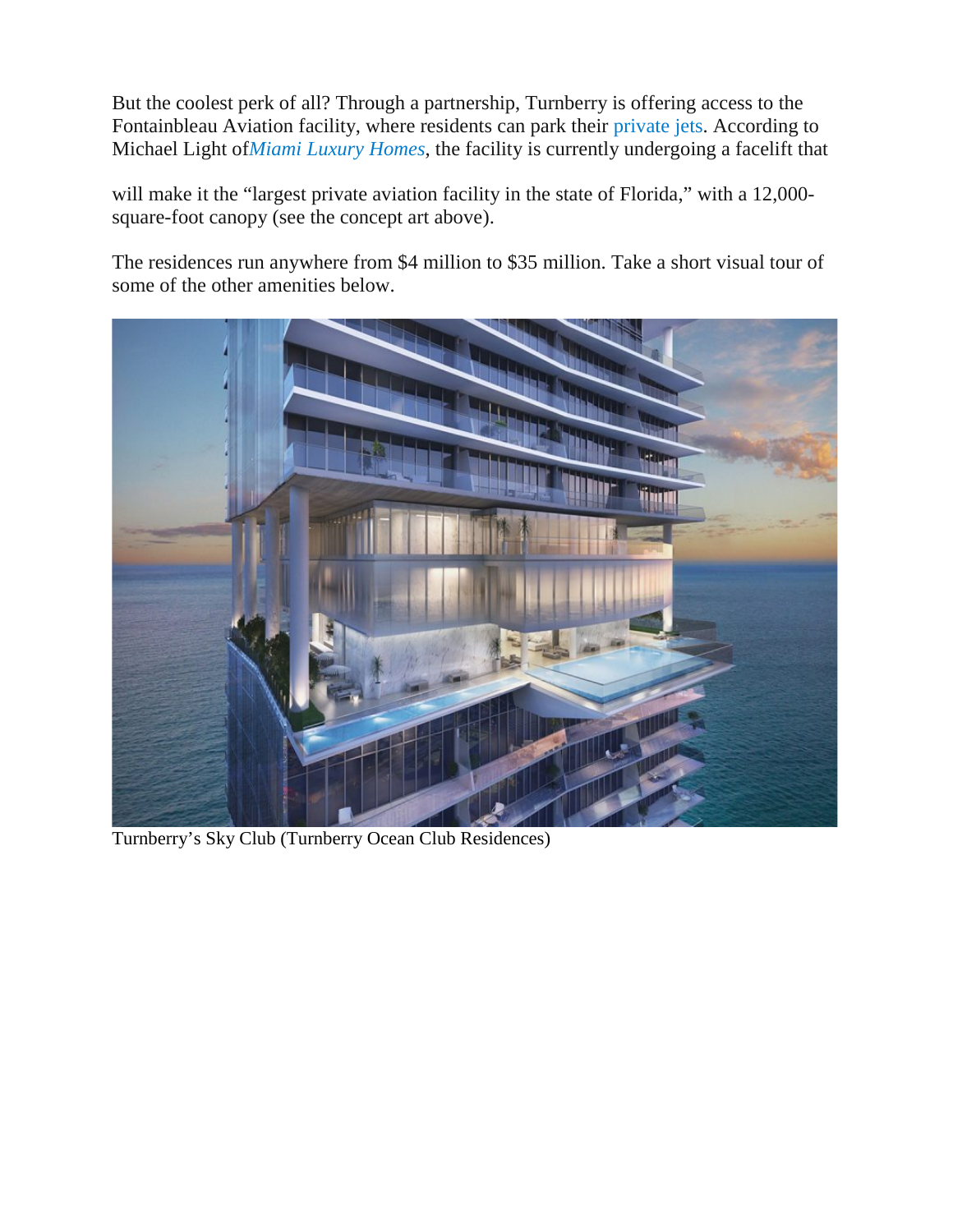

Duplex residence terrace with a private pool and spa (Turnberry Ocean Club Residences)



Dining area (Turnberry Ocean Club Residences)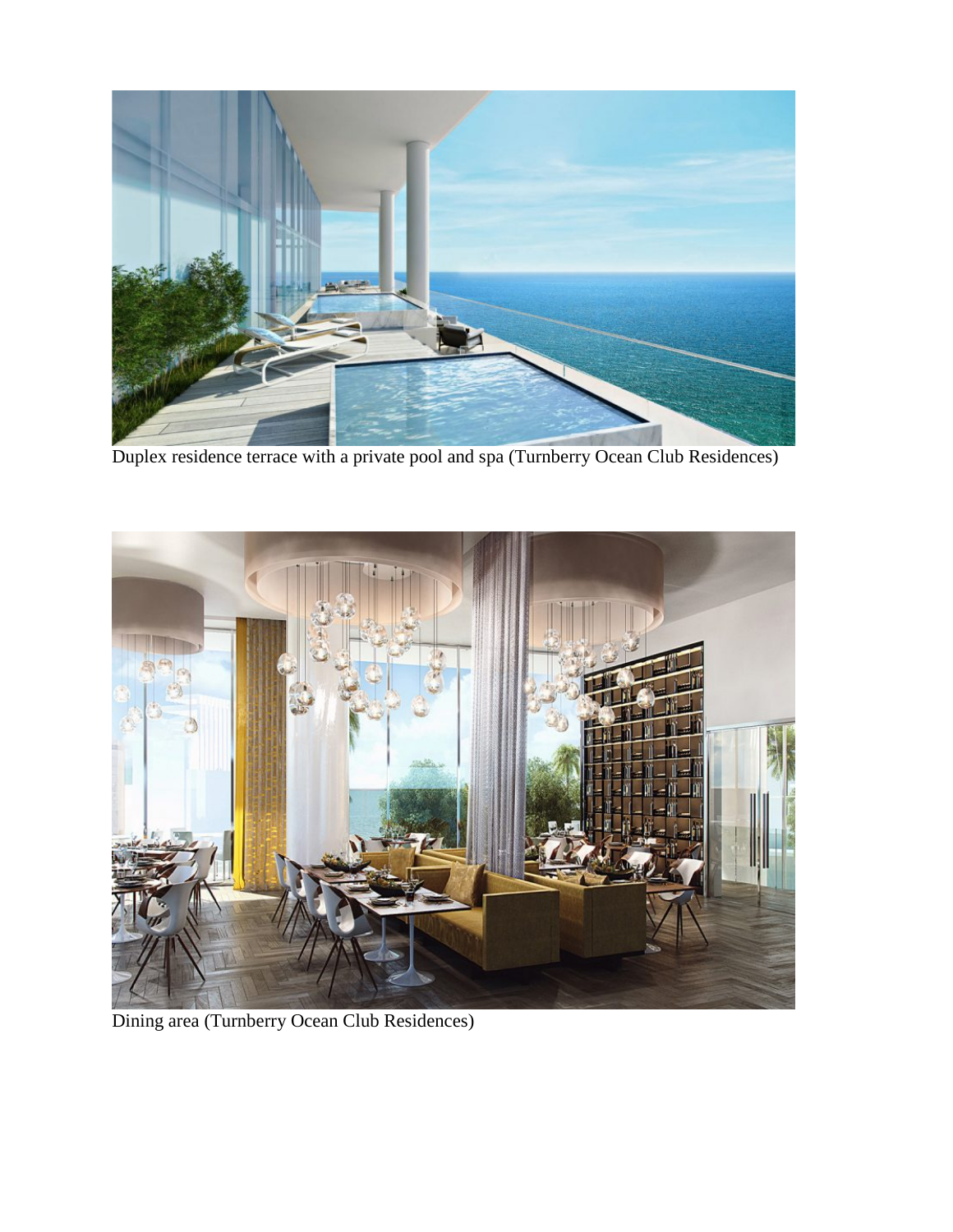

Sky Club spa (Turnberry Ocean Club Residences)



One of the three Ocean Club pools (Turnberry Ocean Club Residences)